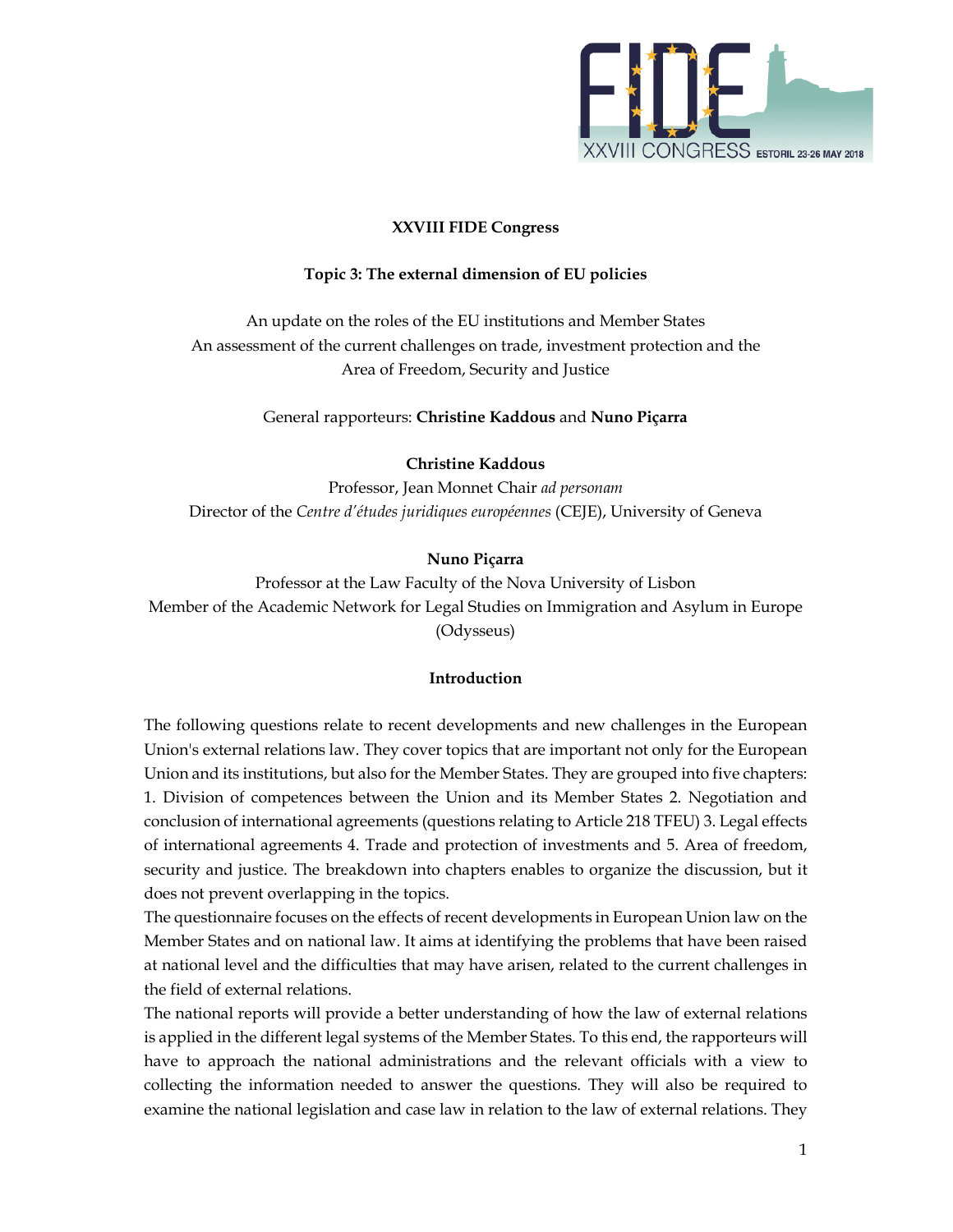

may also include national official positions in the reports, comment them and discuss them. We are aware that it will not always be easy to identify the problems raised at the national level. The rapporteurs are also strongly encouraged to present their own opinion as well as that of the national doctrine on the subjects covered in the questionnaire.

We hope that the national reports, thanks to their rich content, will enable us to present a comparative perspective on the development of the law of external relations in the Member States of the Union.

Institutional rapporteurs are also invited to react /interact on the questions asked.

# **Chapter 1 Division of competences between the European Union and the Member States**

1. In accordance with the ERTA judgment, the European Union has exclusive competence to conclude an international agreement where that agreement affects or is likely to affect internal rules of the Union.

The European Union's legislation is developing in many areas. In what areas has the AETR effect been perceived recently? What is the position of the Member States in relation to this effect? What recent examples can be mentioned? Have there been any problems raised at the national level? If yes, of what nature: political, legal or other problem?

- 2. With regard to exclusive competences for the conclusion of an international agreement, how is Article 3 (2) TFEU perceived? What scope shall be given to this provision of the TFEU? What interpretation can be suggested of each of the cases referred to in this primary law provision? What if the third option is not exercised internally? What is the view of the Member States on these issues?
- 3. What is the scope of Article 216 (1) TFEU? What is the understanding of the Member States regarding this provision, which provides for general competences of the Union to conclude international agreements « *where the Treaties so provide or where the conclusion of an agreement is necessary in order to achieve, within the framework of the Union's policies, one of the objectives referred to in the Treaties, or is provided for in a legally binding Union act or is likely to affect common rules or alter their scope* » ?
- 4. Do you consider that there is a link between Article 216 v TFEU and Article 3 (2) v TFEU? If yes, which one ? Please elaborate on this issue.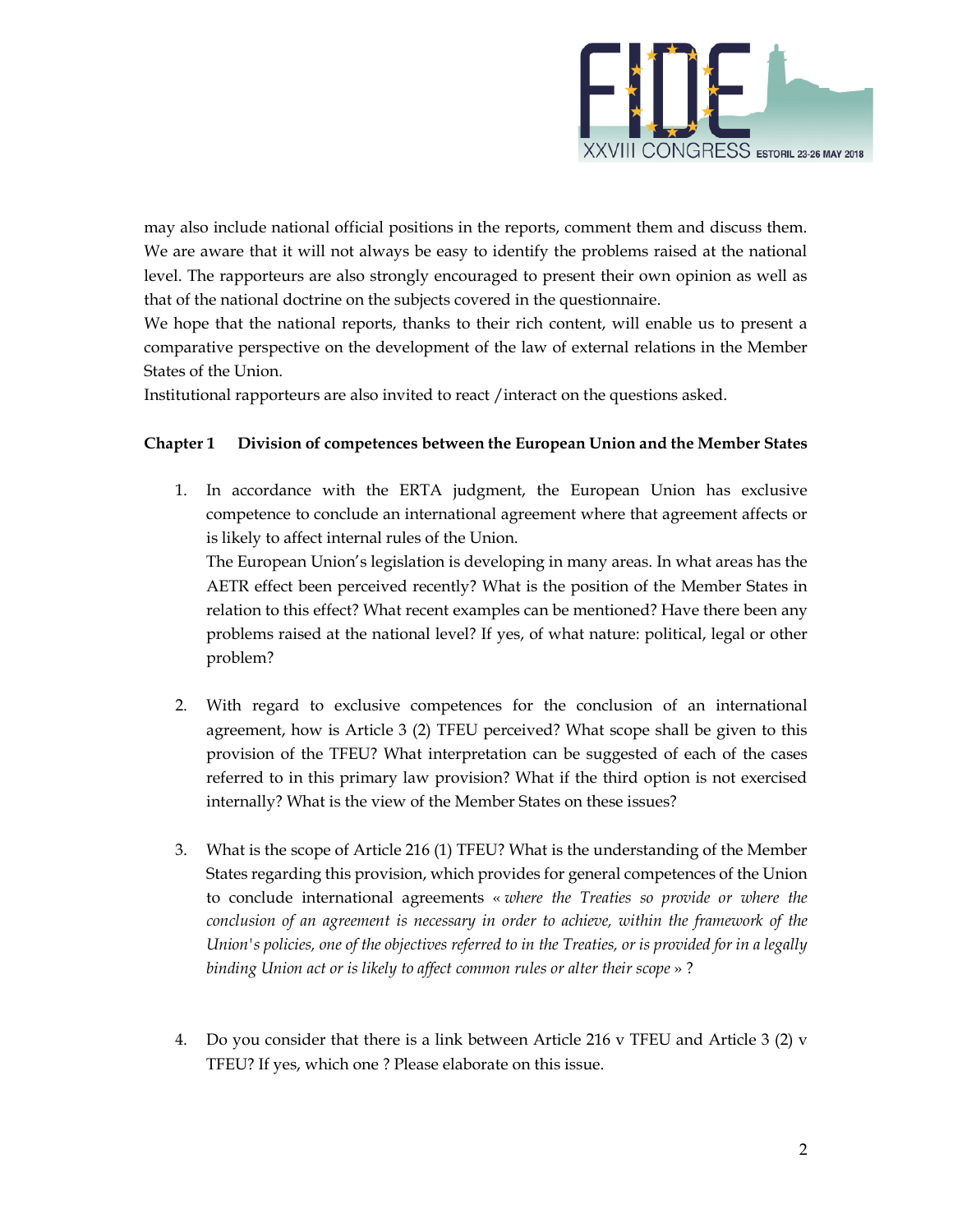

# **Chapter 2 Questions regarding the negotiation and the conclusion of international agreements (Article 218 TFEU)**

- 5. What is the experience of the Member States on the interaction between the negotiator /negotiating team and the special committee of Article 218 (4) TFEU? What is the position of the Member States? What is the perception of the Member States regarding the position of the institutions of the Union?
- 6. With regard to the provisional application of international agreements, what is the perspective of the Member States on how to determine which provisions are to be applied provisionally? The TFEU provides for a proposal by the negotiator and a decision by the Council of the European Union. Should the participation of the European Parliament be considered, even if the TFEU does not provide for it? If yes, in what form?
- 7. What about the provisional application in the event of non-ratification by a Member State of a mixed agreement? Should this application be terminated? If so, should an agreement be renegotiated which the European Union would conclude alone with the third State?
- 8. As regards the procedure for approval by the European Parliament, what interpretation should be given to Article 218 (6) (a) (iii) *agreements establishing a specific institutional framework by organising cooperation procedures*, and (iv) *agreements with important budgetary implications for the European Union*?
- 9. The cases of suspension of the application of international agreements shall be decided by the Council of the Union on a proposal from the European Commission or the High Representative. What is the general assessment made by the Member States of the application of this provision of the TFEU? Are there any specific remarks to be made in relation to the recent suspension cases?
- 10. The TFEU provides for the procedure to be followed for establishing the positions to be adopted on behalf of the European Union in a body set up by an international agreement. Have there been any examples of decisions challenged and/or discussed at national level that have not been challenged before the Court of Justice?
- 11. Pursuant to Article 218 (11) TFEU, the European Parliament shall be immediately and fully informed at all stages of the negotiation and conclusion procedure regarding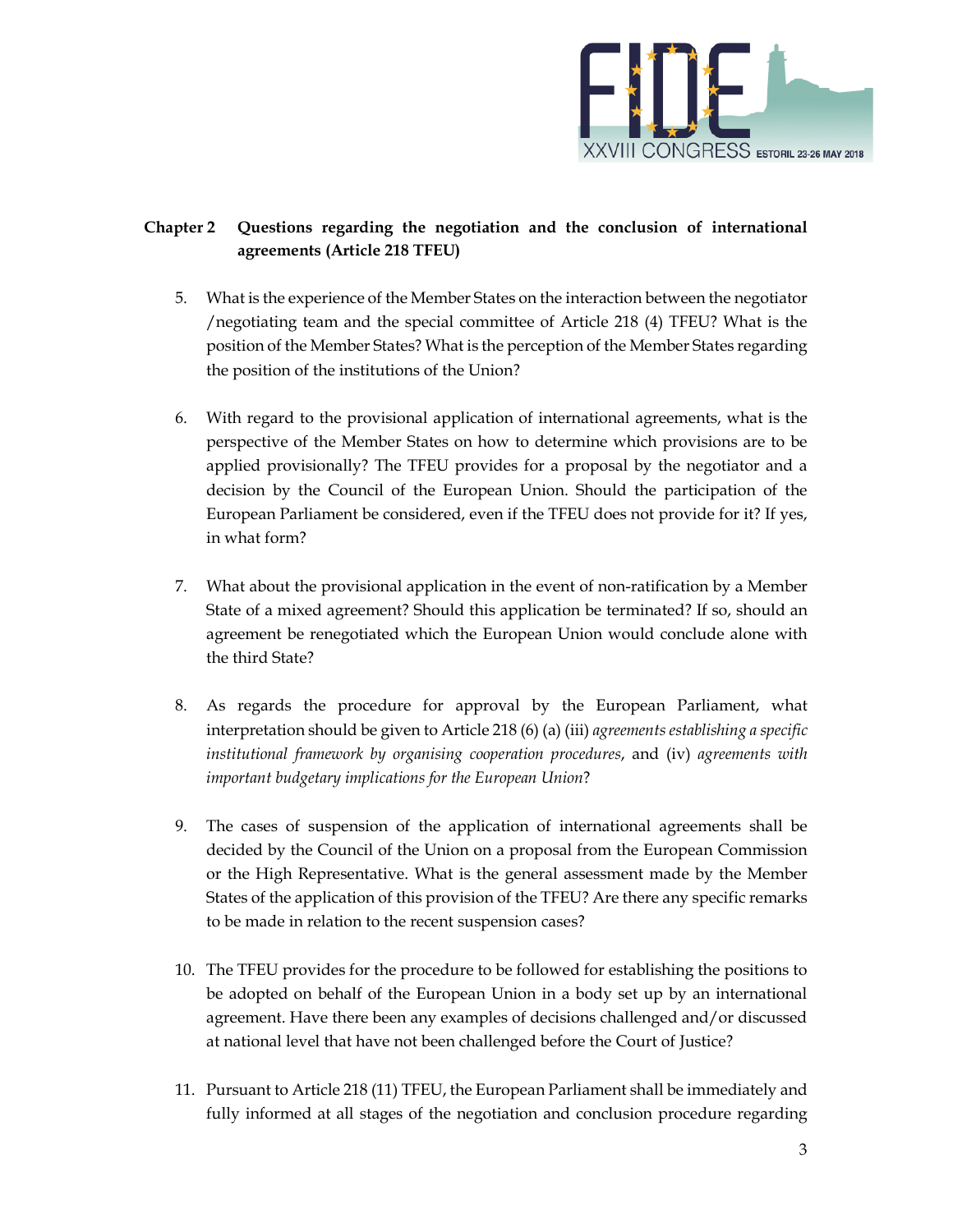

international agreements. How do the Member States perceive this obligation? What is the role of national and/or regional parliaments?

# **Chapter 3 Legal effects of international agreements**

- 12. Is there any national case law on the application and/or interpretation of international agreements concluded solely by the European Union or of mixed agreements, which were not source of references for a preliminary ruling? Is there any national case law concerning the challenge of international agreements concluded solely by the European Union or of mixed agreements, without there being any references for a preliminary ruling on the interpretation of validity? If so, give a brief summary of those cases.
- 13. What is the Member States' assessment of the recent case law of the Court of Justice on the direct effect of international agreements? Have there been specific discussions at national level in relation to this case law?
- 14. Are there currently actions for failure to fulfil obligations brought by the European Commission against the Member States for failure to comply with the international commitments that are binding on the European Union? If so, give a brief summary of those actions.
- 15. What control measures are taken by the Member States in view of ensuring compliance with the international agreements that are binding on the European Union, apart from the role of the European Commission as guardian of Union law?

### **Chapter 4 Trade and protection of investments**

- 16. What should be the scope of the concept of common commercial policy since the entry into force of the Treaty of Lisbon? What are the Member States' views on foreign direct investments? Does the concept also include portfolio investments? What about the agreements in the field of transport? Is the entire TRIPs agreement covered by the concept of common commercial policy?
- 17. How do Member States see the relationship between bilateral investment agreements and the agreements concluded by the European Union in this area?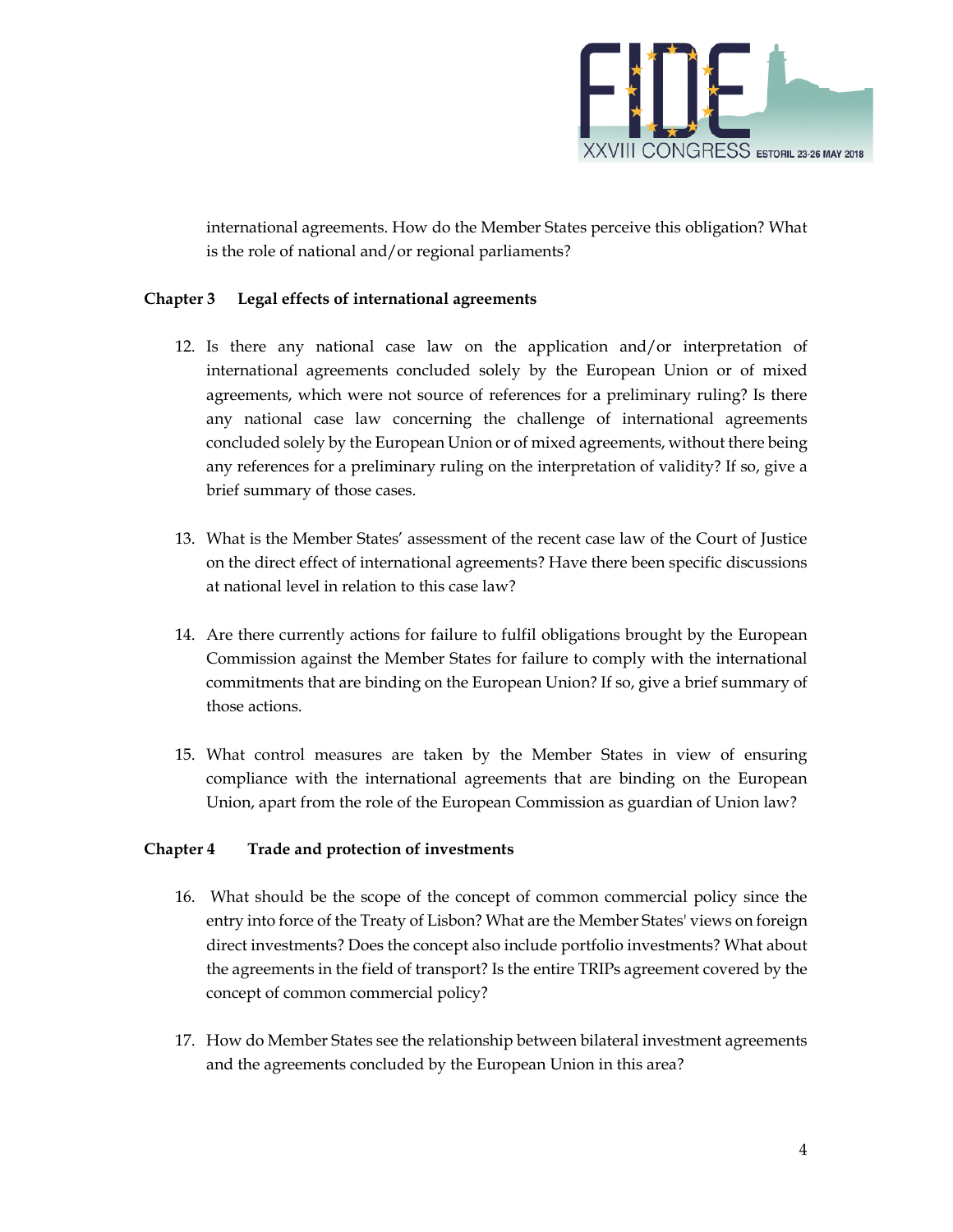

- 18. What is the position of the Member States on the dispute settlement mechanism regarding investment protection in the new generation of free trade agreements envisaged with the Union's partners (CETA, TTIP, etc.) ?
- 19. What is the position of the Member States on the liability of the Union and of the Member States resulting from a breach of the said agreements?
- 20. In accordance with the last sentence of Article 207 (1), the common commercial policy shall be carried out within the framework of the principles and objectives of the external action of the European Union. What is the relationship of this provision with Article 21 TEU? What are the views of the Member States on this matter?
- 21. What is the perspective of the Member States on the procedure for negotiating and concluding international agreements regarding common commercial policy? Are there any particular aspects of this procedure that they would like to comment on specifically? Do the negotiation and the conclusion of the agreements referred to in Article 207 (4)(2) and (3) TFEU, which require an unanimous decision within the Council, call for special remarks and observations from the Member States ?

# **Chapter 5 Area of freedom, security and justice (policies on border controls, asylum and immigration)**

22. While the Union, in accordance with Article 3 (1) (e) TFEU, has exclusive competence in the field of the common commercial policy, in the field of the area of freedom, security and justice it has a shared competence with the Member States pursuant to Article 4 (2) (j). As regards, in particular, the sub-area covered by this chapter (border controls, including the common policy on short-term visas, asylum and immigration), the « AETR effect » (see Chapter 1, Question 1) is perceived primarily in what concerns international agreements on exemption from the short-term visa requirement. Indeed, the Union has acquired exclusive competence to conclude such agreements as a result of the total harmonization, effected by Regulation No 539/2001, of the list of third countries whose nationals are subject to the visa requirement when crossing the external borders of the Member States and the list of those whose nationals are exempt from that requirement.

On the other hand, in accordance with the Protocol (No 23) on the external relations of the Member States with regard to the crossing of external borders, Article 77 (2) (b) TFEU (granting the Union competence to define the checks applicable to those borders) does not prejudice the competence of the Member States « to negotiate or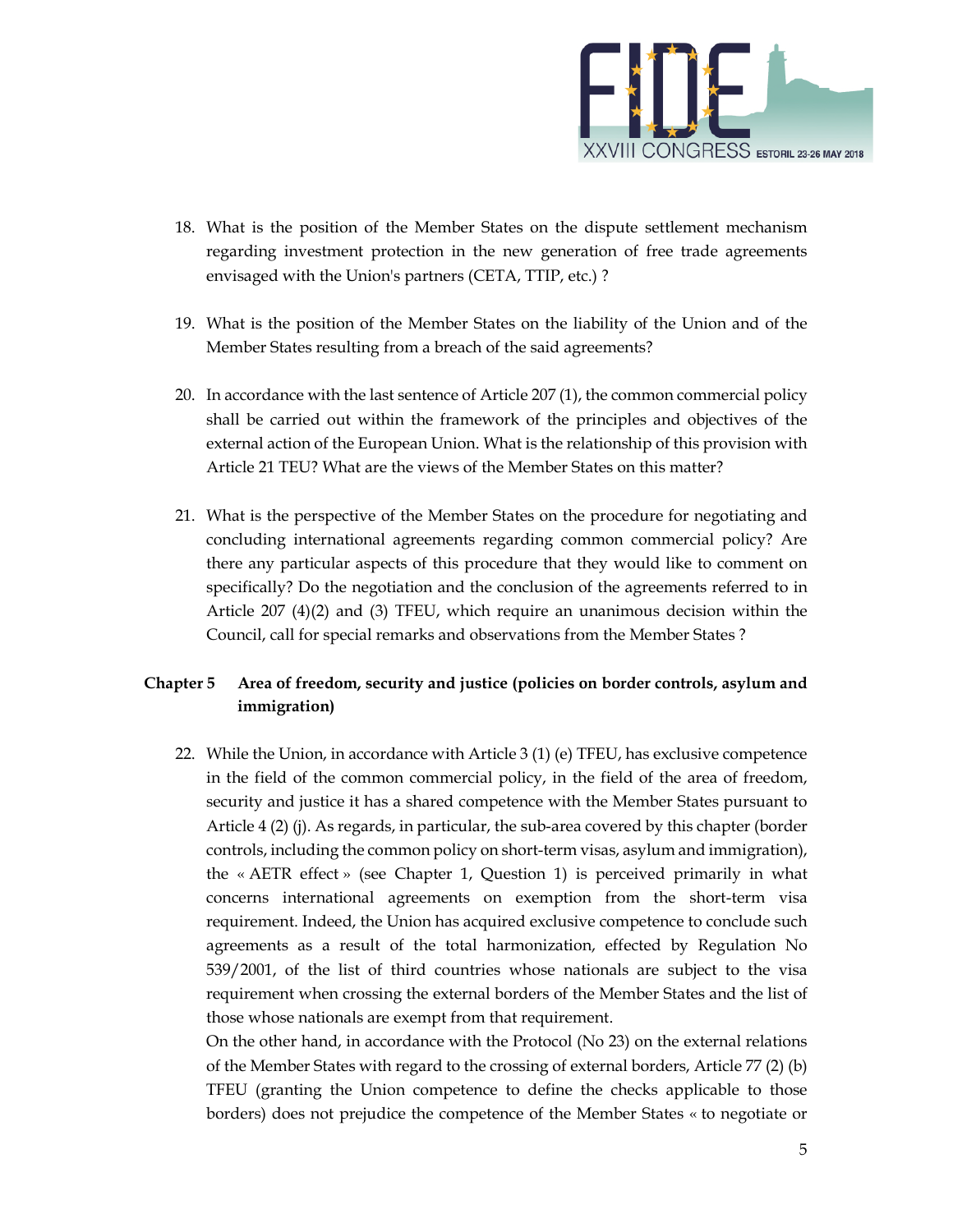

conclude agreements with third countries as long as they respect Union law and other relevant international agreements ». What meaning and what scope do you give to this protocol in the light of, notably, Article 3 (2) TFEU (see Chapter 1, Question 2)? Has your Member State entered into agreements on this matter since the entry into force of the protocol, or does it maintain in force agreements of this type concluded previously?

23. Under the combined provisions of Articles 33 (2) (c) and 38 of Directive 2013/32/EU of 26.6.2013 on common procedures for granting and withdrawing international protection, a Member State may apply the safe third country concept in order to declare an application for international protection submitted by a third-country national from that country inadmissible and to return the applicant to the territory of that third country – even if the State Member at stake admitted that it was responsible for examining that application pursuant to Regulation No 604/2013 of 26.6.2013 (see judgment of the Court of Justice of 17.2.2016, Mirza, C-695/15, paragraphs 42 and 46). At this stage of development of the Common European Asylum System (Article 78 (2) TFEU), it is for the Member States to draw up the list of safe third countries, subject to the conditions provided for in Article 38.

Is there national case law on the interpretation and application of the safe third country concept? Does such a case law extend to the delimitation of this concept in relation to the concept of European safe third country (« super-safe third country ») provided for in Article 39 of Directive 2013/32/EU ? What is the approach of the national legal literature in this regard? How do you assess under EU law the link actually established by the Member States between, on the one hand, the policies and practices relating to the concept of a safe third country and, on the other hand, the extraterritorial control of immigration ?

24. According to the conclusions of the European Council of 26/27.6.2014 defining the strategic guidelines for legislative and operational planning within the area of freedom, security and justice, « [a] sustainable solution [to irregular migration] can only be found by intensifying cooperation with countries of origin and transit, including through assistance to strengthen their migration and border management capacity. Migration policies must become a much stronger integral part of the Union's external and development policies, applying the « more for more » principle and building on the Global Approach to Migration and Mobility » (point 1.8.), established by the Commission communication of 18.11.2011, COM(2011) 743 final [see also the communication of 21.2.2014, COM(2014) 96 final]. However, considering that « a solution to the irregular and uncontrolled movement of people [has become] a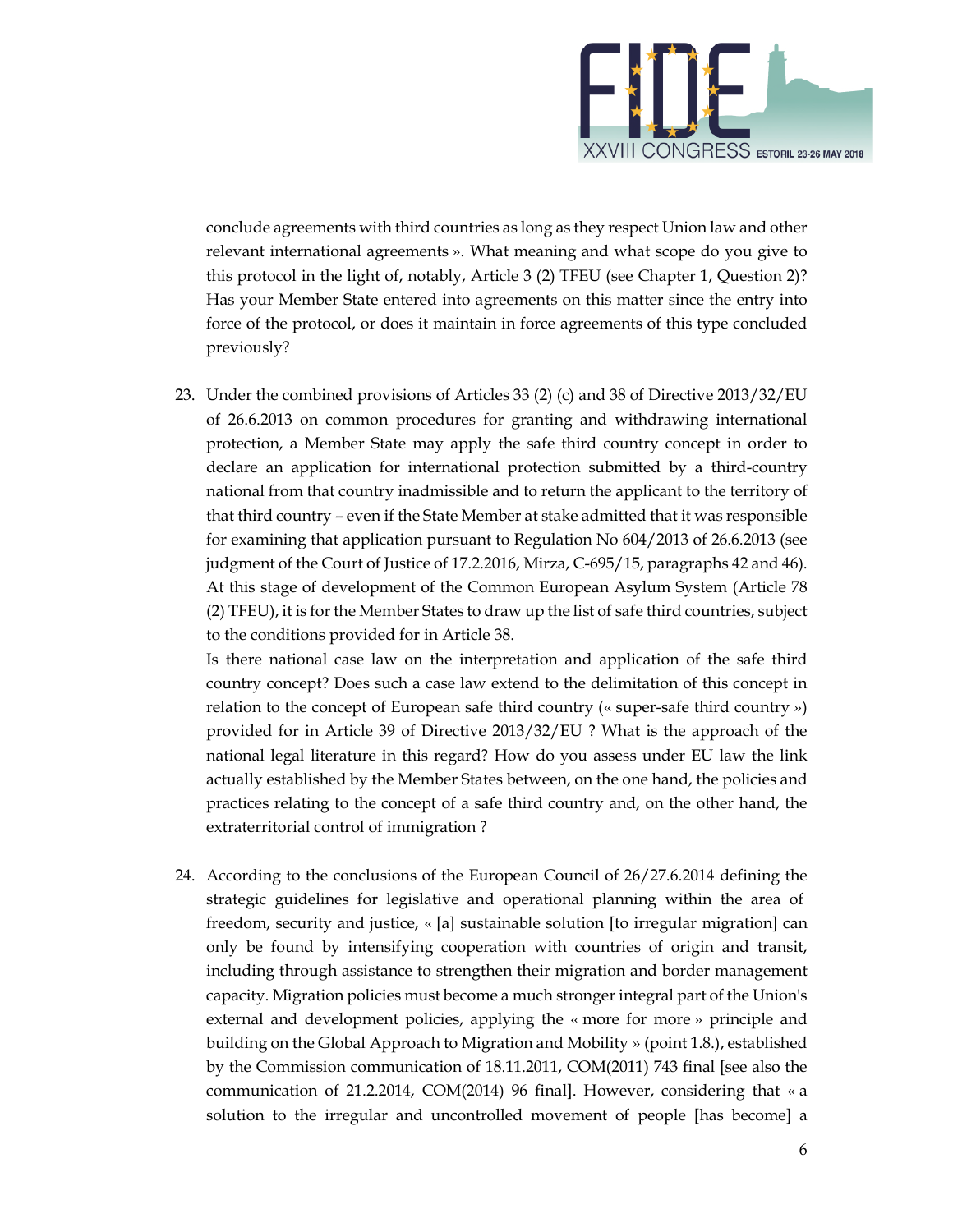

priority for the Union as a whole », the Commission proposed a « new resultsoriented concept of cooperation », namely a new Partnership Framework with third countries in the context of the European Agenda for Migration [Communications of 7.6.2016, COM(2016) 385 final and of 18.10.2016, COM(2016) 700 final). Finally, in its conclusions of 20/21.10.2016, the European Council stressed that, with regard to the « implementation of a Partnership Framework of cooperation with individual countries of origin or transit, [the] initial focus [is] on Africa » (point 4).

What is your view on the practical impact of the Global Approach to Migration and Mobility? Do you consider that the new Partnership Framework with third countries displaces and replaces this global approach? If so, to what extent? Does your Member State maintain special relations with third countries « reflecting political, historic and cultural ties fostered through decades of contacts, [which] should also be exploited to the full for the benefit of the EU » and/or « the most developed bilateral relationships with a particular partner country » so as to « be fully involved in the EU's discussions with it » [see COM(2016) 385 final, p. 9] ? Has your Member State already concluded bilateral or multilateral pacts with African countries which could serve as an example for the launch of the pacts between the EU and the priority African countries?

25. It is generally accepted that, notwithstanding the competence of the Union since the entry into force of the Treaty of Amsterdam to conclude agreements with third countries for the readmission, in the countries of origin or provenance, of nationals of third countries which do not fulfill or no longer fulfill the conditions for entry to, presence in or residence on the territory of one of the Member States (Article 79 (3) TFEU), the latter maintain their competence to conclude such agreements with third countries, either on bilateral or a multilateral level. Moreover, according to the recent Regulation 2016/1624 of 14.9.2016 on the European Border and Coast Guard, « [t]he possible existence of an arrangement between a Member State and a third country does not absolve the Agency or the Member States from their obligations under Union or international law, in particular as regards compliance with the principle of nonrefoulement » (recital 36).

Do you consider that the practice of concluding readmission agreements with third countries by the Member States is correct under, notably, Article 79 (3) or Article 3 (2) TFEU? If so, how should, on the one hand, readmission agreements concluded between the EU and a third country and, on the other hand readmission agreements concluded between a Member State and the same third country relate? Has your Member State concluded any readmission agreements after the entry into force of the Treaty of Amsterdam? Is it bound by readmission agreements containing « problematic clauses » such as the one providing for the repatriation of